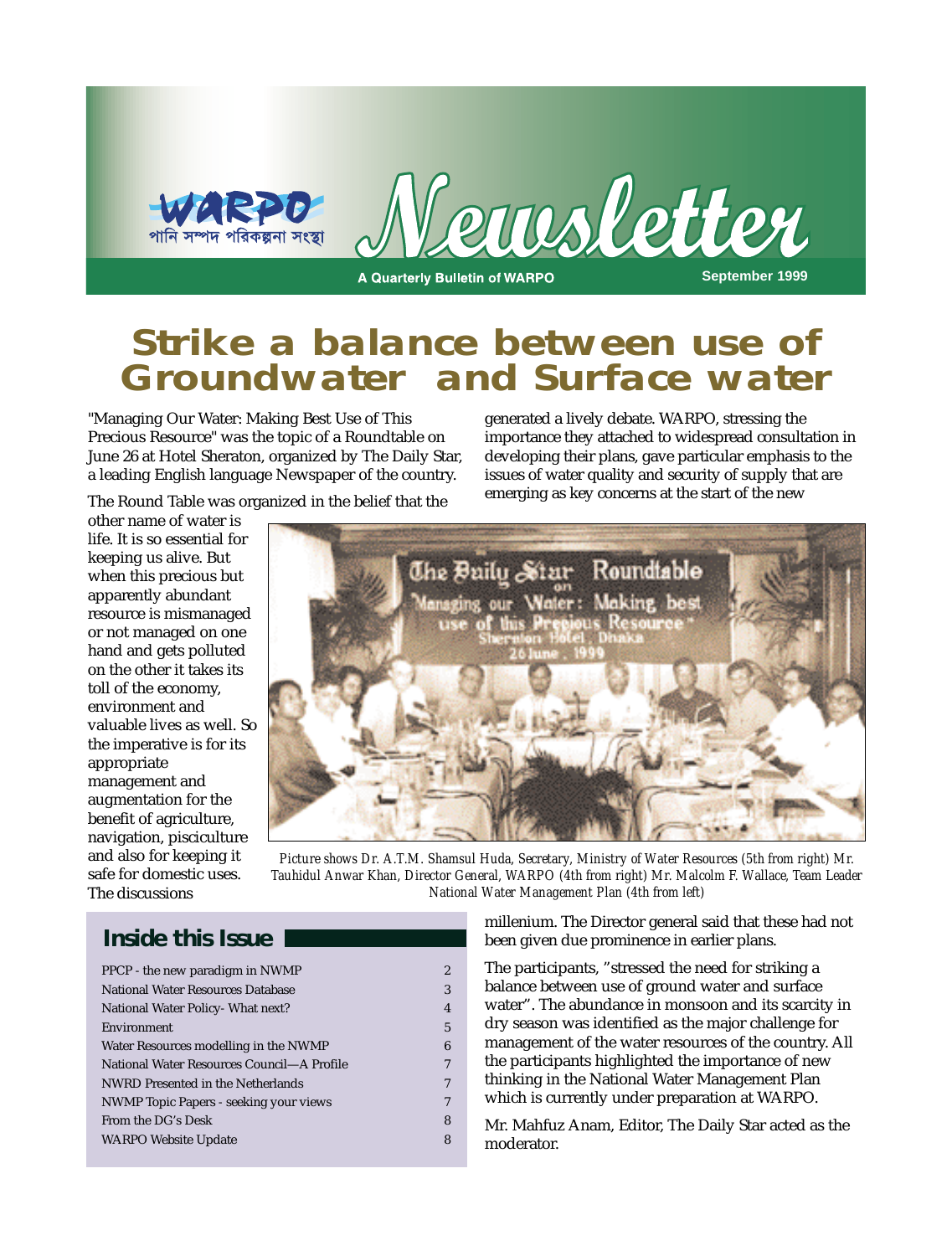# **PPCP – The New Paradigm in NWMP**

The National Water Management Plan (NWMP) is expected to be based not only on high standards of technical and strategic analysis but

shortage of dry season water for irrigation, waterlogging, siltation and overbank flooding as major problems. Women specially noted as



also on a demonstrable capacity to identify the concerns of all stakeholders. As a way of ensuring the integration of grass root opinion three rounds of People's Participation and Consultations have been planned in 28 districts spread across the length and breadth of the country. Round 1 was held between November 1998 to February 1999 when extensive consultations were held at the village, union, thana and district levels.

basic problems lack of safe drinking water, the spread of water-borne disease, lack of surface water for domestic use, shortage of hand pumps, absence of appropriate sanitation facilities and, during the monsoon, serious disruption to life and living condition. People have also raised problems related to

water shortage and fish mortality due to pollution and enquired about treatment of water with heavy iron content, arsenic and about flood proofing strategies as well.

The field consultations of the 2nd Round started in the 1st week of July and ended in the first week of

General himself participated in manyof the consultative meetings

Some common preliminary solutions emerging during the consultation process are:

- i) Ensure safe water for drinking and domestic/ municipal uses.
- ii) Improve the conveyance capacity of the rivers, khals etc. to improve drainage.
- iii) Excavate/ re-excavate water bodies so they store more surface water and rainfall.
- iv) Raise embankment levels and improve functioning of sluice gates to alleviate flood problem.





The findings of the first round of consultations show that water to meet basic human needs is the top most priority to all. Men cited the

September. The 2nd Round was conducted to solicit views on how the main issues raised could be realistically approached and to focus the discussions on what type of solutions the participants preferred. Opinions regarding the overall performance and impacts of existing water related projects

were also sought. The consultations were considered so vital and important that not only Senior Officers of WARPO but the Director v) Construct properly planned roads with higher levels and build bridges and proper culverts to avoid drainage congestion.

People everywhere had shown tremendous enthusiasm to be involved in water management right from the planning stage.

The People's Participation and Consultation Process is being conducted by WARPO, the NWMP team, BIDS and 13 NGOs (RDRS, PROSHIKA, SPS, CARITAS, CDS, UDDIPAN, TMSS, UST, BNPS, CRIS, CDA, HEED, UTTARAN) selected by ADAB/ CEN.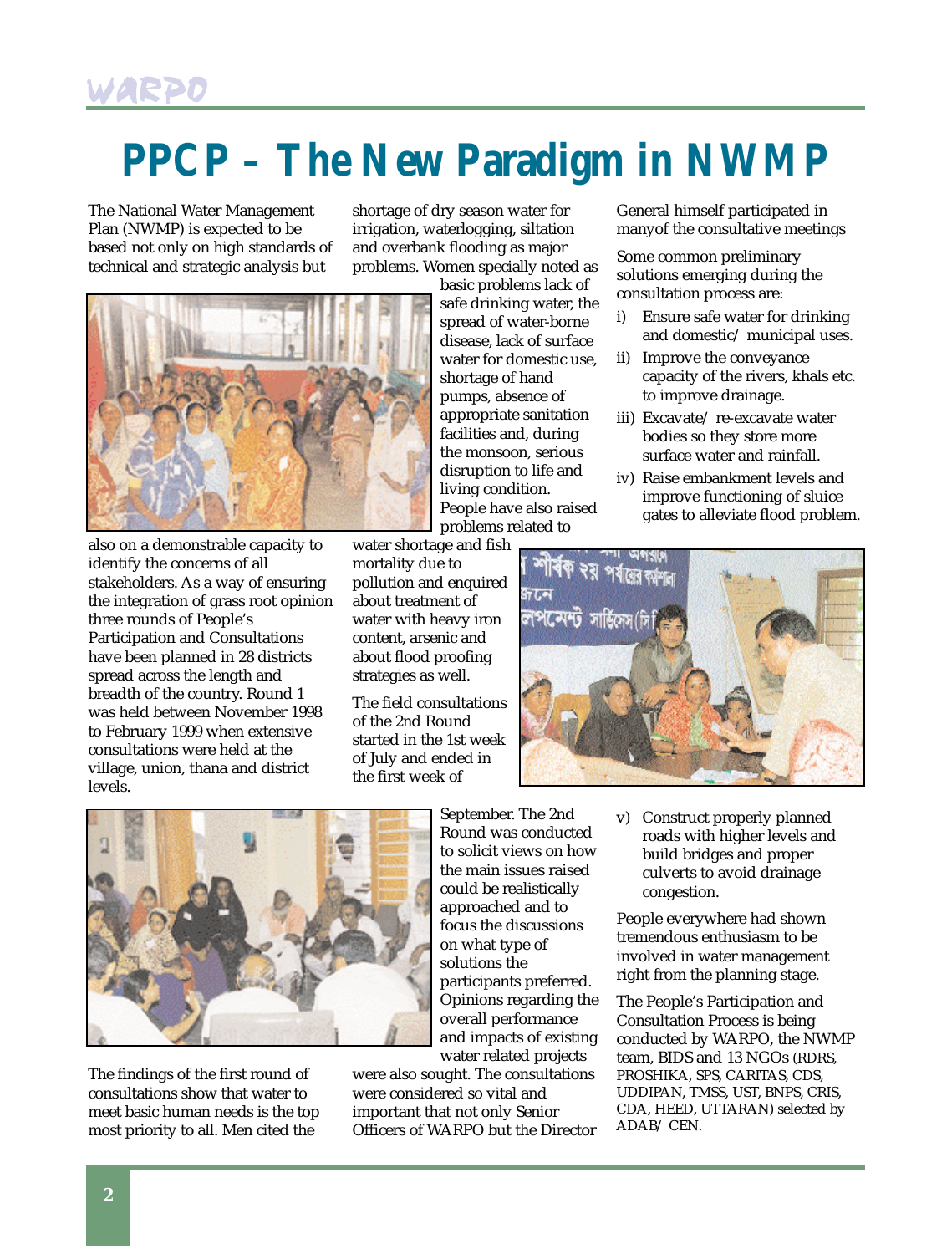# **The National Water Resources DATABASE**

Development of the National Water Resources Database (NWRD) is in full swing at WARPO. Phase-I was successfully completed in June, 1999 with the following objectives:

- ❑ to consolidate and organize data collected from different agencies/ organizations/ projects.
- ❑ to develop a coherent, secured and sustainable database management system on water sectors.
- ❑ to develop and implement a metadata system for NWRD.
- ❑ to develop some application tools based on GIS and DB.
- ❑ to support national water management plan.

| Salest Oanaliseup                      | East Oligia:                 |                                     | 图法       |
|----------------------------------------|------------------------------|-------------------------------------|----------|
| <b>Base Date</b>                       | <b>Global At There</b>       |                                     | Бú       |
| General Soldier                        |                              |                                     |          |
| <b>Euther Ware</b>                     |                              | Ξ                                   |          |
| Collaborato Auto                       | ×<br>pelatok                 |                                     |          |
| <b>Select Chang' pray</b>              |                              | $\cdot$                             | w        |
| Docum                                  |                              |                                     |          |
| <b>Burn</b>                            | $=1$                         | $\sim$                              |          |
| Thus and rede haden                    | <b>Distance Time Series</b>  |                                     |          |
| National                               |                              |                                     |          |
| <b>Bushirle Disks Lington</b>          |                              | ×                                   | $34.9 -$ |
| Truncategoristiche Englisse, 1903      | w1-<br>$\overline{a}$        | ×                                   |          |
| Trung administration boundaries, 1978. | Turchi-                      |                                     |          |
| Thank adjustifiation because as 1980.  |                              | ÷                                   |          |
| There administrative boundaries, 1988  | $\mathbb{R}$                 | ×<br>$-111$                         | 144      |
| MESS Date                              |                              |                                     |          |
| Swedelawa                              |                              | He's closely. The m                 |          |
| Twoo<br>25 street                      | Cuta rough name              | Fanalishing                         | ٠        |
|                                        | Collection in Installation   | RASTOLEA-Frequent reality character |          |
| Vene<br>Jury Port                      | <b>Circulates</b> little mod | Arthits agent. Arthiers stoppells   |          |
| ×.                                     | Wede of clotheries           | CO 90M, dolute (US evita)           |          |
|                                        | Caprintino                   | Water Resources Payming Depolations |          |
|                                        |                              | <b>Hours 453</b>                    |          |
|                                        | ×                            | Ruad 214                            |          |

A data inventory report has been prepared giving details of the data held by 24 different agencies working in the water sector and related fields. The main objectives of this activity are to enhance the data collection process, future data exchange or sharing facility and documentation of data inventory. The Digital Elevation Model (DEM) has been updated by filling missing areas and with advance interpolation techniques. A digital

map of water bodies has been established from existing mapping and satellite images.



NWRD Arc View query interface is developed to interrogate and display spatial, time series and attribute data from NWRD. Geokey software is also integrated with NWRD for meta information about data. Other application tools have also been developed for data conversion, view, export etc. purposes.

During the second phase of development, emphasis will be given to a fully operational NWRD within WARPO. Other activities aim:-

- ❑ to establish data quality procedures and guidelines
- $\Box$  to develop the data quality tools for NWMP
- ❑ to identify and construct additional data layers to enhance and enrich the database to develop some decision support tools
- ❑ to prepare NWRD materials for WARPO website
- ❑ to establish future data management strategy for NWRD.

For more information on the NWRD, contact Mr. Md. Shah Alamgir, Head of NWRD at WARPO.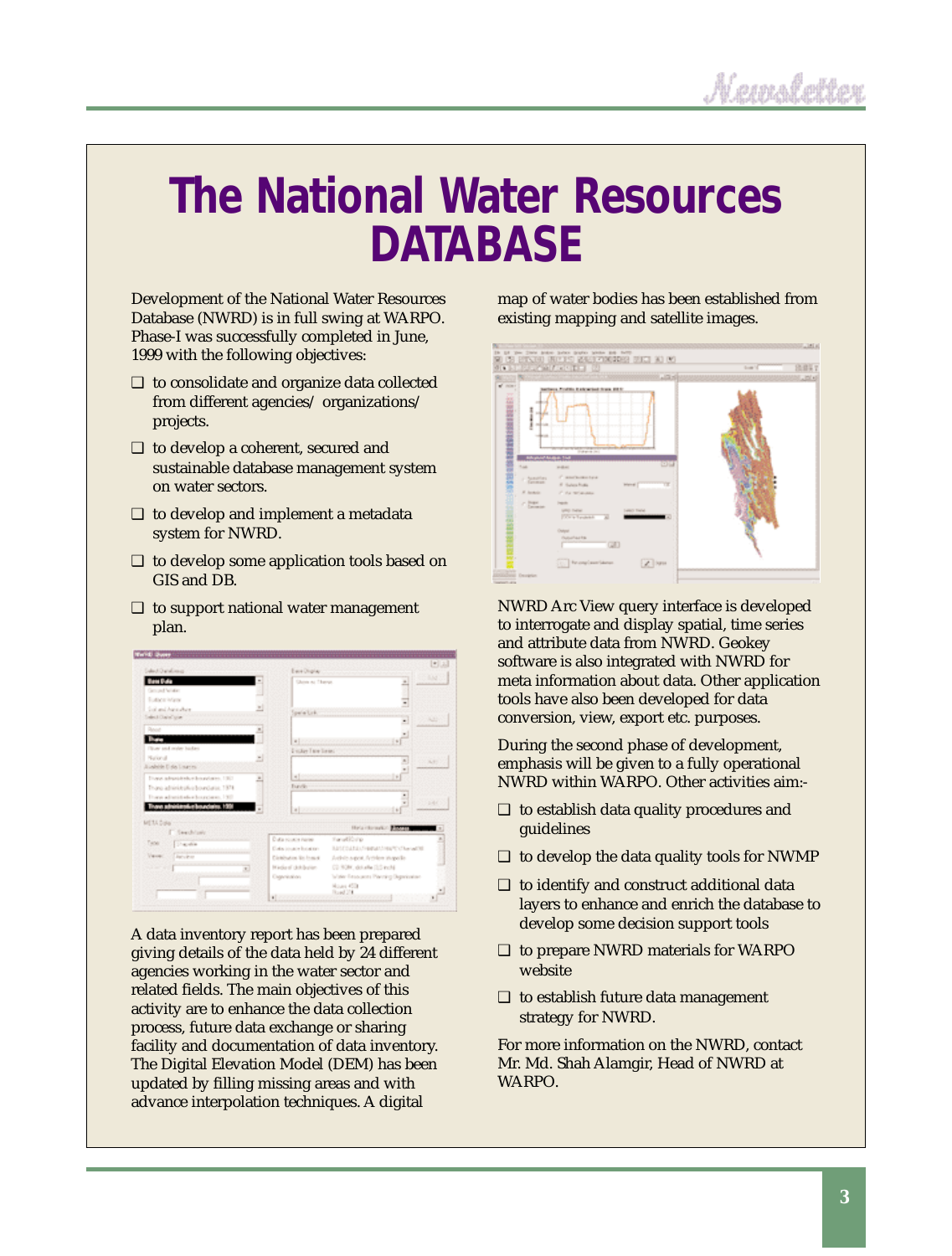## **The National Water Policy Is Born- What Next?**

By Dr. Yusuf A. Choudhry, Chairman, The Water Policy Advisory Group (WPAG)

#### **Introduction**

The National Water Policy is the first step towards sound management of Bangladesh's water resources. But the arduous task of implementing it starts now. The Policy lays down the intent of sharing and developing water in a systematic and sustainable manner so that no one is ever deprived of its use. Its implementation, however, is not that simple because over the years we have taken water for granted and developed a habit of wasting it, polluting it, taking it away from others, expecting nature to keep providing it without bounds, and being overwhelmed by it when nature does comply opulently. In an attempt to make people accept the fact that water cannot be absolutely controlled in this deltaic plain, and has to be managed judiciously and shared equitably, the Policy provides a Pereto Optimal solution, i.e. giving up something to achieve something without a great loss to anybody.

The Policy recognizes four salient principles for the development and use of water — economic efficiency and social equity, preservation of the natural environment and the quality of water, sharing of responsibility between the public and private sectors with full people's participation, and strong institutions to carry out the responsibility of developing and managing water. These principles are the guidelines for realizing the eventual goals of ensuring adequate, safe, affordable and sustainable supply of water for the inhabitants of this country. What comes next is a series of actions, on the basis of these principles, to realize the stated goals.

#### **Framing the water code**

The existing laws, rules and regulations are too disjointed and outdated for individual organizations to act decisively for implementing water management programs within the Policy's framework. The Government, with the assistance of the Water Policy Advisory Group, is addressing the need for consolidating the laws and administrative mechanism for water management nationally. This task is expected to be completed by mid 2000.

### **Developing New Guidelines for People's Participation in Water Management**

People's participation in the management of water resources is needed from the smallest unit of activity (Chawk) to the highest level of the National Water Management Plan. The existing Guidelines in this regard are inadequate for meeting the participative framework of water management as envisaged in the Policy. A multi-agency Task Force is currently examining a series of proposals for reconstructing the Guidelines that would empower the stakeholders to determine the essential aspects of management. The new Guidelines should be ready by the end of 1999.

### **Designing Administrative Rules and Procedures**

The National Water Policy provides clear indications of the mandates of various agencies of the government towards synergistic water management. The Water Policy Advisory Group is working with different departments of the Government to formulate new rules of business to achieve this goal.

### **Strengthening Organization for Efficient Water Management** Organizational weakness is the

most critical shortfall for

implementation of the Water Policy. Options for meeting essential organizational needs, such as intersectoral coordination and interface, within the water sector are being formulated by the Water Policy Advisory Group. The restructuring of the apex water planning institution, WARPO, has already started. The principal water infrastructure development organization, BWDB, is being examined for decentralization and strengthening to meet the needs of the Policy and the upcoming National Water Management Plan.

### **Preparation of the National Water Management Plan**

WARPO is preparing the National Water Management Plan and eight Regional Water Resources Management Plans, corresponding to the hydrological zones in Bangladesh. These plans, expected to be completed by March 2001, will provide the macro framework and a set of procedures and guidelines to achieve the goals of water resources management as stated in the National Water Policy.

## **Preparation of Sub-Regional**

**Operational Plans and Projects** The NWMP will be the guiding plan for (a) managing the existing water systems in the country and (b) developing new systems to improve availability, delivery, and control of the water resources. Programs and projects will be developed after this in each of the sub-regions by different water related agencies of the Government and the private sector.

The above sequence of events, however, is by no means comprehensive and more will emerge from the studies under the NWMP.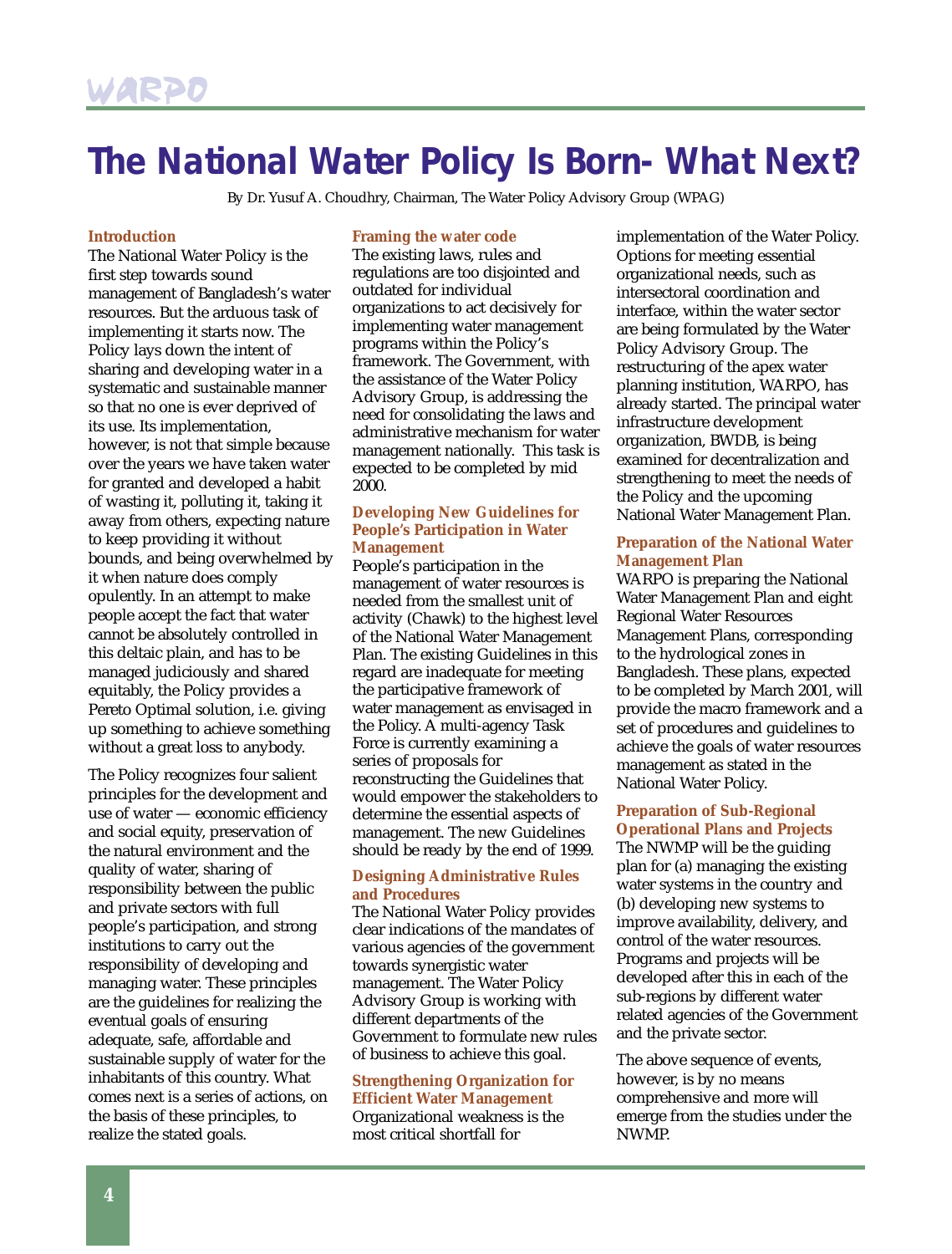# **ENVIRONMENT**

The current WARPO environmental assessment of ongoing and completed water sector projects aims to find out whether the targeted beneficiaries have been reached and whether they are happy with the project results. Other reasons are to feed back the 'lessons learned' into the ongoing water resources planning and to disseminate these to other projects, which might benefit from it. The assessment team speaks with farmers, fisher folk, landless people and female and male labourers involved in the earthworks to take their views of the achievements of the various projects.

## **Water quality, a life threatening issue!**

The site visits to the different parts of the country revealed the prevailing harmful practices to discharge untreated industrial wastewater into surface waters, the overwhelming problem of faecal pollution throughout Bangladesh and the total absence of





environmentally sound solid waste management practices. The Buriganga River probably sets the worst example of accumulation of solid and domestic waste making the entire area open to a large scale of environmental and human disaster. Oxygen levels in this river are at some places so low that they can not support aquatic life any more. It is also noticed that the high infant mortality rate in the country is in the first place caused by bad sanitary conditions and is directly related to water quality. Arsenic contamination of groundwater is now posing a serious threat to public health in about half of the country. This phenomenon is gradually reducing the reliance of people on groundwater for drinking purpose and makes surface water as a source of potable water even more important than it already was.

## **Action is needed**

Concerted actions are necessary to tackle the enormous water quality problems of the country. This requires a proper understanding of

the dimension and characteristics of the water quality problems and setting-up a nation-wide water quality monitoring system. Cooperation amongst the different authorities and agencies directly or indirectly involved in water quality management, and the involvement of the urban and rural population are also badly needed.

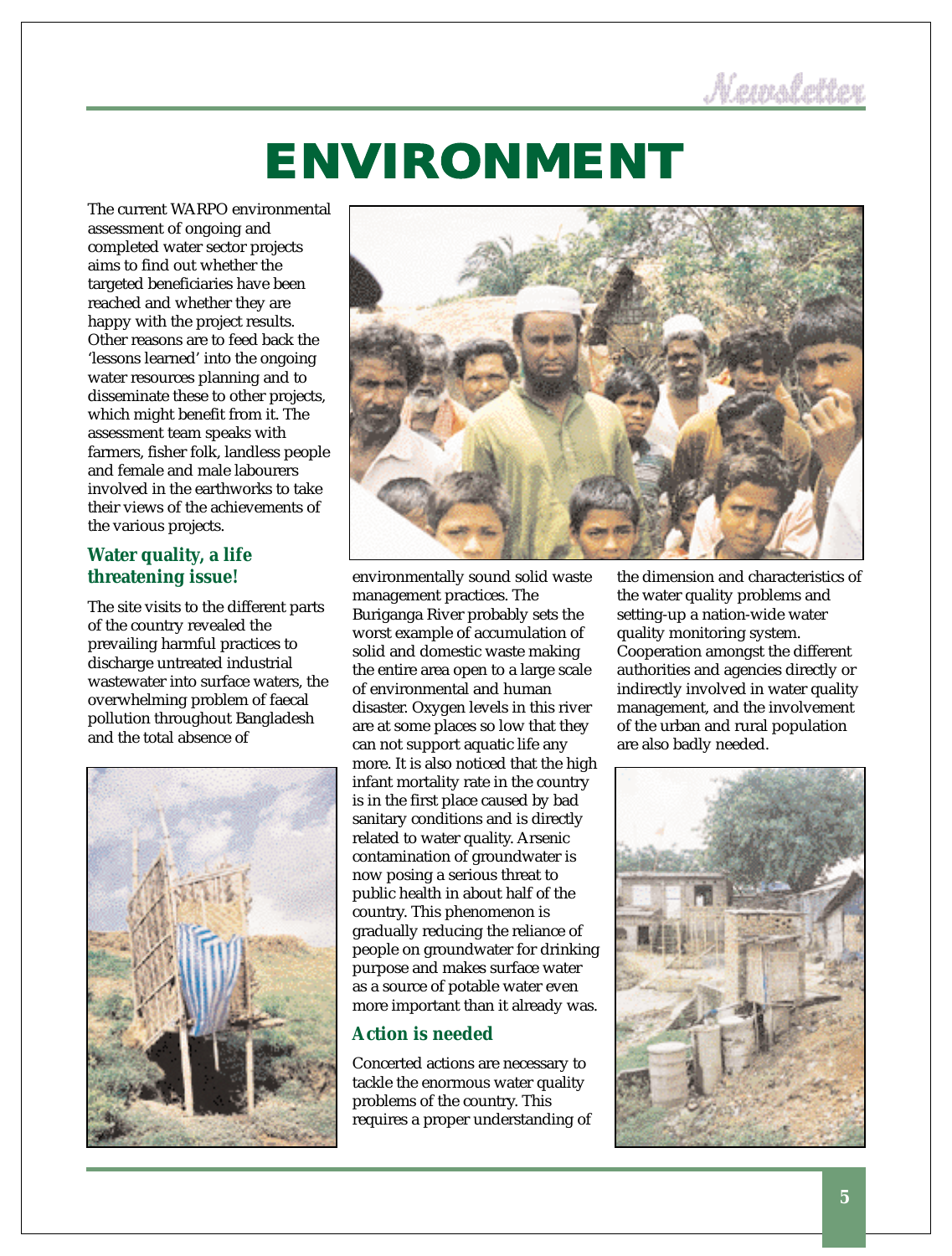## **water resource modelling in the nwmp**

NWMP outsources some of its modelling work to Surface Water Modelling Centre (SWMC) to help with water resource assessment at different levels and to test various development and management options both for assessing benefits and possible negative impacts. In addition to the existing regional hydrological and hydraulic models, the NWMP is also using other specialized models such as the morphological, water quality, surface and groundwater interaction and salinity simulation models.

The model outputs are presently being used in the following areas:

### **Flood zoning**

Flood zoning study refers to the duration and depth of flooding experienced by a particular unit of land under a historical or a defined flood event. Model outputs in the form of flood inundation and depth-duration maps are used in flood phase analysis and to provide baseline data for environmental



*Flood depth map for 2 year return period*

profiles and planning. The maps have been prepared for different hydrological events such as 2, 5, 10, 20 and 50 year return periods.

### **Stream flows**

Stream flows are used for both water resources assessment and allocation planning in flood and low flow condition. Models have been used to simulate stream flow in all significant rivers and drainage routes covering the entire Bangladesh for different hydrological conditions.

#### **Salinity**

Salinity data are required to identify the optimum option of water resources development and management. Salinity models have been used for the assessment of impacts of the changes in salinity distribution in the southwest region including Sundarban forest under different freshwater flow scenario. The model results show that salinity at Mongla and in the northern Sundarbans has decreased by 2-3 ppt with only a flow of about 46- 100 cumec in Gorai during the critical dry period.

#### **Surface water /Groundwater interaction**

In order to estimate the impact of



*Flood depth map for 2 year return period*

interaction between surface and groundwater on base flow as well as on groundwater table, a pilot study is now in progress for Atrai-Barind area in the northwest region. The model will be used for the assessment of dry season flow availability and to study the impact of over withdrawal of groundwater and conjunctive use of surface water and groundwater in the water management planning.



*River — aquifer Exchange in Atrai area*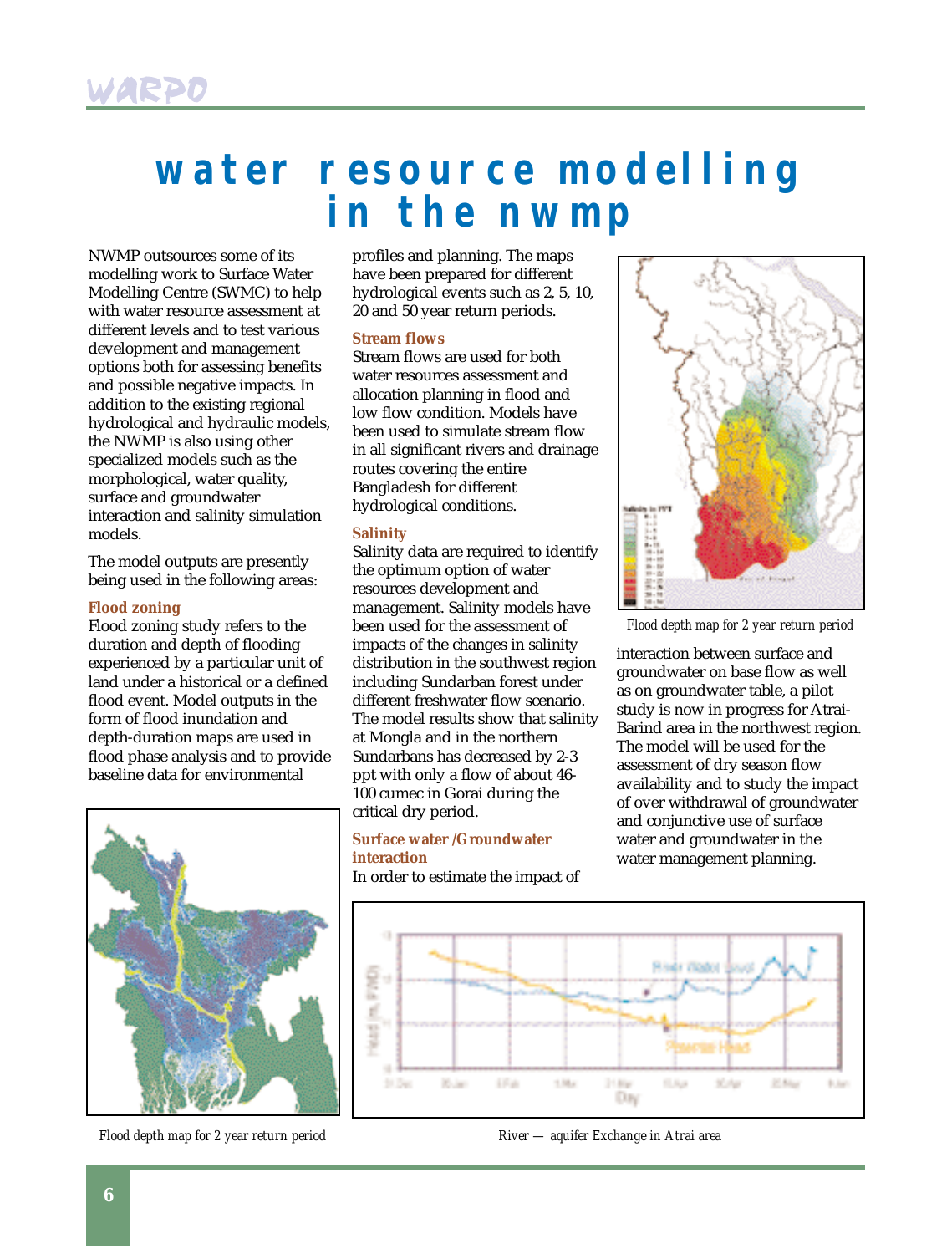## **National Water Resources Council - A Profile**

The National Water Resources Council (NWRC), reconstituted on the 17th November, 1996 is headed by the Honb'le Prime Minister and its membership represents various Ministries, Chairman and Members of the Parliamentary Standing Committee on Ministry of Water Resources, Planning Commission, Faculty of Law, University of Dhaka, Water Resources Planning Organization, Water Development Board, Joint River Commission, Institution of Engineers, Institute of Diploma Engineers, 6 Members of Parliament from 6 Divisions nominated by the Prime Minister, Association of Development Agencies in Bangladesh and 3 experts nominated by the Prime Minister.

As prescribed in the National Water Policy, the National Water Resources Council (NWRC) will coordinate all water resources management activities in the country, and particularly

- i) Formulate policy on different aspect of water resource management;
- ii) Provide directions for optimal development and utilization of the national water resources;
- iii) Oversee the preparation and implementation of the National Water Management Plan;
- iv) Provide directions on the development of efficient institutions for managing the water resources;
- v) Provide policy directives for appropriate coordination among different water sector agencies; and
- vi) Look after any other water resource management matter that may require its attention.

## **NWRD PRESENTED IN The NETHERLANDS**

Mr. Shah Alamgir, head of NWRD visited Netherlands to attend the 3rd users conference of Geokey held on 22nd June 1999 at Amsterdam where he presented a paper entitled, "Development of National Water Resources Database in Bangladesh". The same paper was presented in the Computer Science Division, International Institute for Aerospace Survey and Earth Science in the Netherlands.

## *NWMP Topic Papers seeking YOUR views*

Preparation of the National Water Management Plan is currently WARPOís main activity. Work started in March1998 and is due to be completed by March 2001. Currently, WARPO is engaged in preparation of a series 18 Topic Papers to promote understanding and discussion of the issues and possible options. This will lead to preparation of the draft Development Strategy report in March 2000.

The first group of Topic Papers, covering process and the setting of the NWMP, should all be published shortly. Work on the second group, looking at the possible options, is already underway and these will be released over the next two months. Discussion of the strategic choices will follow. Each of the Topic Papers takes account of feedback on earlier papers and they will all be revised early next year, based on comments received, as a supporting document to the Development Strategy.

The Topic Papers are each posted on the WARPO web-site (www.warpo.org) as soon as released. Experts, drawn from widely different backgrounds, are invited to discuss the papers in a series of workshops. Discussions have already been held at two such workshops covering the economic, social and gender, environmental and institutional settings. The views expressed are being published on the web-site, as well as in periodic updates of the report on Outcomes of Consultations.

The Topic Papers are specifically written to appeal to a wide audience and are usually only about 30-40 pages long. If you are unable to access them through the web-site, please write to WARPO to be put on the mailing list.

WARPO wants to hear your views also.